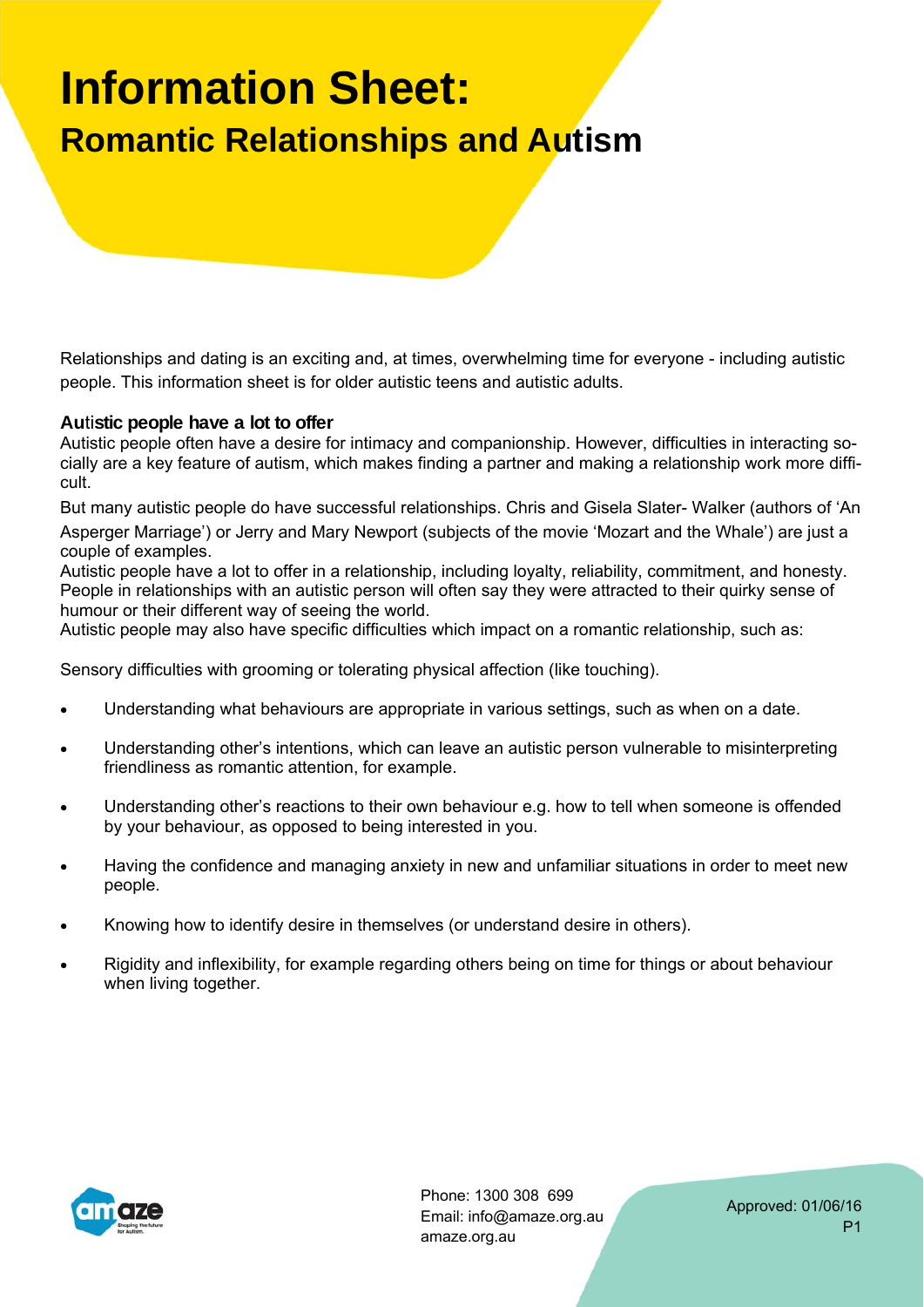#### **What can an autistic person do to increase the chances of a successful roman**ti**c rela**ti**onship?**

First the individual has to attract a potential partner. Jerry Newport, an adult with Asperger Syndrome, has the following ps on improving grooming in order to "present the best you" (1):

- **Bathe every day (or every second day if an adult and not doing a lot of physical activity**  $\Box$  **try a** sponge bath if baths or showers are unpleasant)
- Apply deodorant under your arms every day after you bathe (but don't use too much. Ask a trusted friend or family member if you're not sure)
- Groom facial and body hair
- Clean teeth daily find your preference for soft or hard toothbrush, electric brush for soothing massage, firm or light pressure when brushing, and a tolerable taste in toothpaste (you can buy unflavoured toothpastes online)
- Wear clean clothes (choose old but neat clothing if softer clothes are preferred)
- If you're not sure what to wear, or how to style yourself, observe and copy the hairstyles and clothes of people your age

#### **Choosing a potential partner**

The next step is selecting a potential partner and getting to know them better.

Sometimes it's easy to tell when you like someone ‐ your heart may race and you feel tingly when you see, or even think about, the person you like.

Being autistic, you might have difficulty recognising when you are attracted to another person romantically. It's okay to ask a trusted person for guidance when you think you might like someone, but you're not sure.

Another thing to consider is whether the person is a good match for you. What kind of a person do you want to date? It is helpful to think about what you know about the person already and whether you and they will be a good match.

#### **Do they like me too?**

When you have identified a potential partner, it's important to think about whether they might be interested in you as well. Picking up on other people's emotional states through their facial expression, tone of voice, and body language is difficult for autistic people ‐ you may need to ask someone you trust to help 'read the situation'. It is not difficult to misinterpret signs of friendliness as romantic interest, especially if you are interested in the other person.



Phone: 1300 308 699 Email: info@amaze.org.au amaze.org.au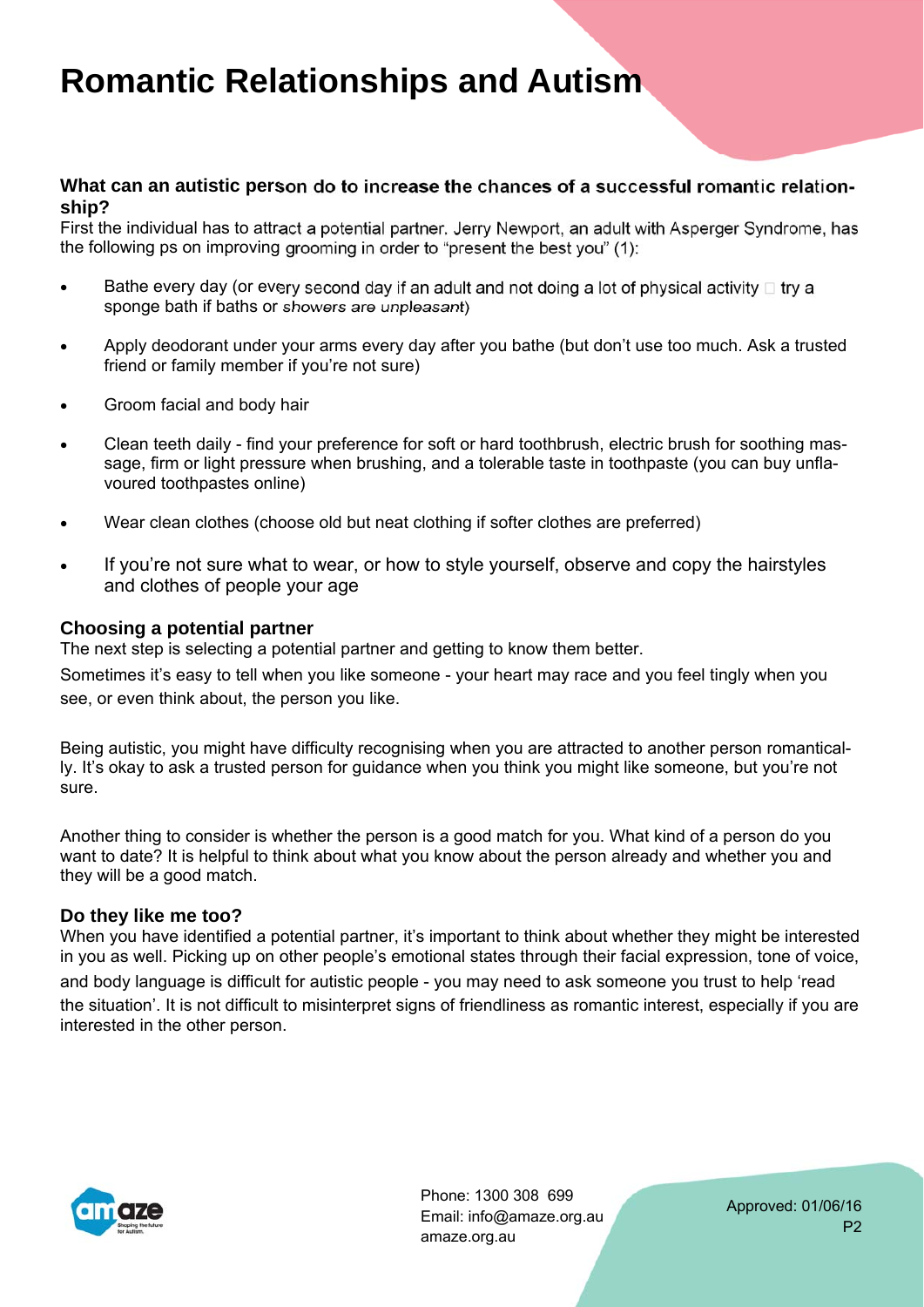#### **Do they like me too? continued**

If a person smiles at you, or talks to you, it may not mean they are romantically interested. Determine whether a person is expected to be kind and friendly because that is their job1, or because they are an acquaintance at work or classmate at school. Use the person's level of contact with you and their friendliness in the past as a guide1. Look for multiple signs of interest (see table on page 3).

#### **Understanding signals of disinterest**

It is important to understand the signals another person may give out when they are *not* interested in spending me with you. It is important to remember some things when you're trying to get someone to date you:

- Generally prolonged staring at others or repeated watching from a distance makes others uncomfortable1 or unsafe.
- Making suggestive or sexual comments offends other people. "Suggestive" comments are comments suggesting another person should engage in inmate behaviour with you or something sexual about them. An autistic person may need examples of such comments listed so they know exactly which comments to avoid.
- Continuing to pursue another person when their interest is not reciprocated is unacceptable. A strategy for avoiding this situation is the 'three strikes rule', whereby if a person has not accepted the offer of a date after the third time of being asked, this person is not to be pursued any further. This allows for a potential partner refusing a date initially because they genuinely are not available for an activity, rather than being disinterested1.

This list may help distinguish between interested and not interested behaviours or responses.

#### **Interested**

- giving strong eye- contact
- **.** leaning forward to hear what is said
- smiling
- 'flipping' or touching their hair
- laughing at your jokes
- the other person initiating conversation the other person touching you in a friendly way (e.g. patting you on the back, touching your arm)
- the other person inviting you to do an activity with them outside of school or work

#### **Not interested**

- looking away
- turning away



Phone: 1300 308 699 Email: info@amaze.org.au amaze.org.au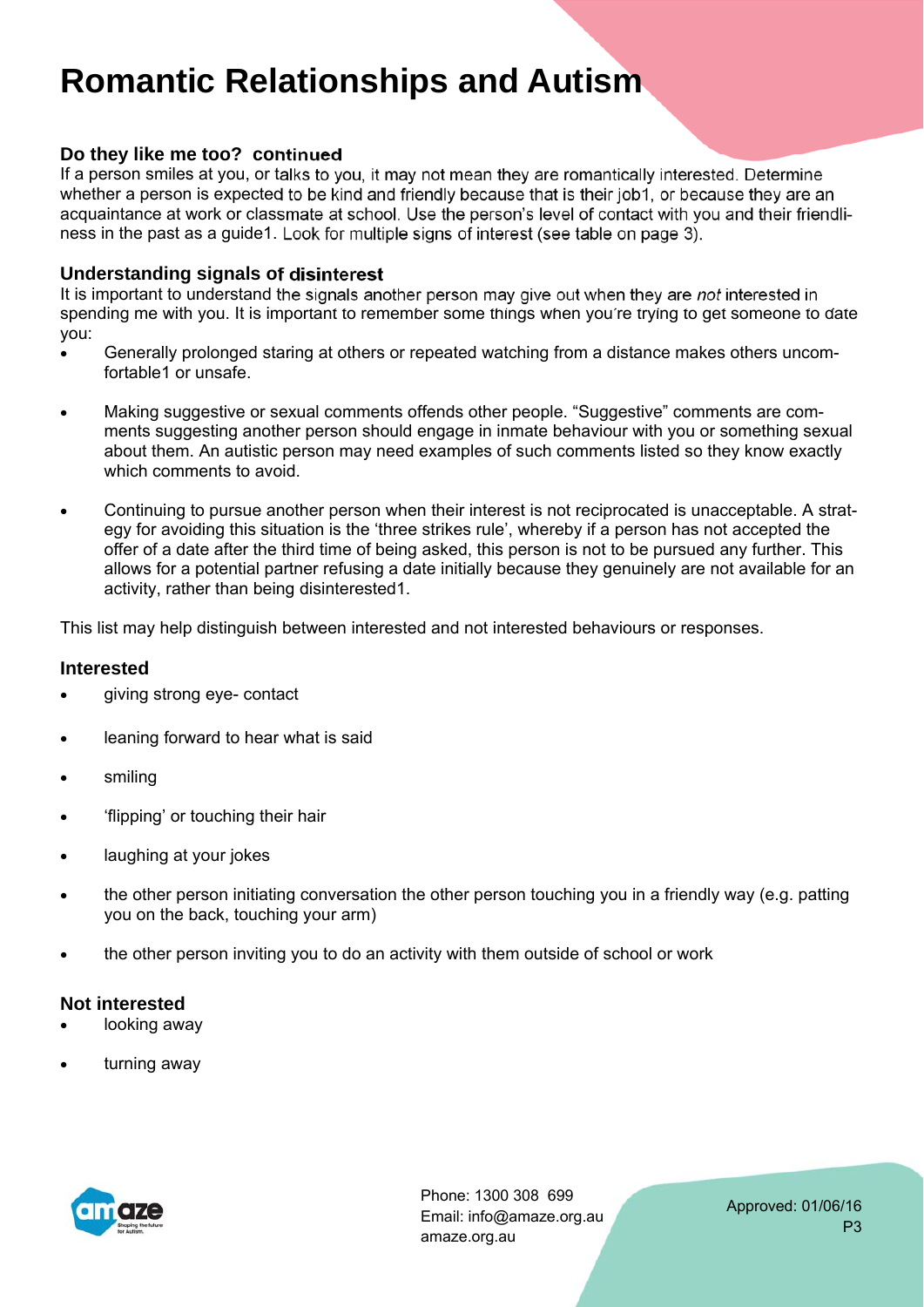### **Not interested continued**

- moving away
- looking unhappy
- having arms folded ‐ not responding when you talk to them telling you to go away

#### **Going on a date**

When you have found someone you like and who likes you, the next step is choosing a place to go on date. Jerry Newport (1) suggests you think of the following when choosing:

Pick an activity you enjoy enough to do alone. (You can share your enjoyment with your date!); or

Pick an activity that is a shared interest of the person being asked on the date. (This will be something you can both enjoy and bond over.)

And!

Pick an activity that is not very expensive.

It helps to have advance preparation for the unexpected aspects of a date, such as how to get there on public transport, where to park if driving a car, etc. When you are on your date, you will be busy thinking about the other person ‐ you don't want to be distracted by worrying about other things if you can avoid it.

When you're on a date, the social rules are a bit like when you're out with friends, but with a few key differences.

Just like with friends, being on a date is about having fun and enjoying spending me with another person. Being on a date is also about finding out more about the person you're dating and making them feel a little bit special. You may want to do some research on the kinds of things people talk about on dates.

Since you want to get to know the other person, asking them questions and listening to the answers is a good strategy. They will want to find out more about you too, but remember not to monopolise the conversation if you find yourself talking about something you enjoy.

#### **What now?**

When you have had several happy dates with someone, it might be time to talk about the future with this person. Sometimes people will say they "want to know where this relationship is going". That can sound a bit scary, but it just means they want to get an idea of what you plan for the future.

You have a lot of options at this stage. You might want to initiate a sexual relationship with this person, if you haven't done so already ‐ or you might not.



Phone: 1300 308 699 Email: info@amaze.org.au amaze.org.au